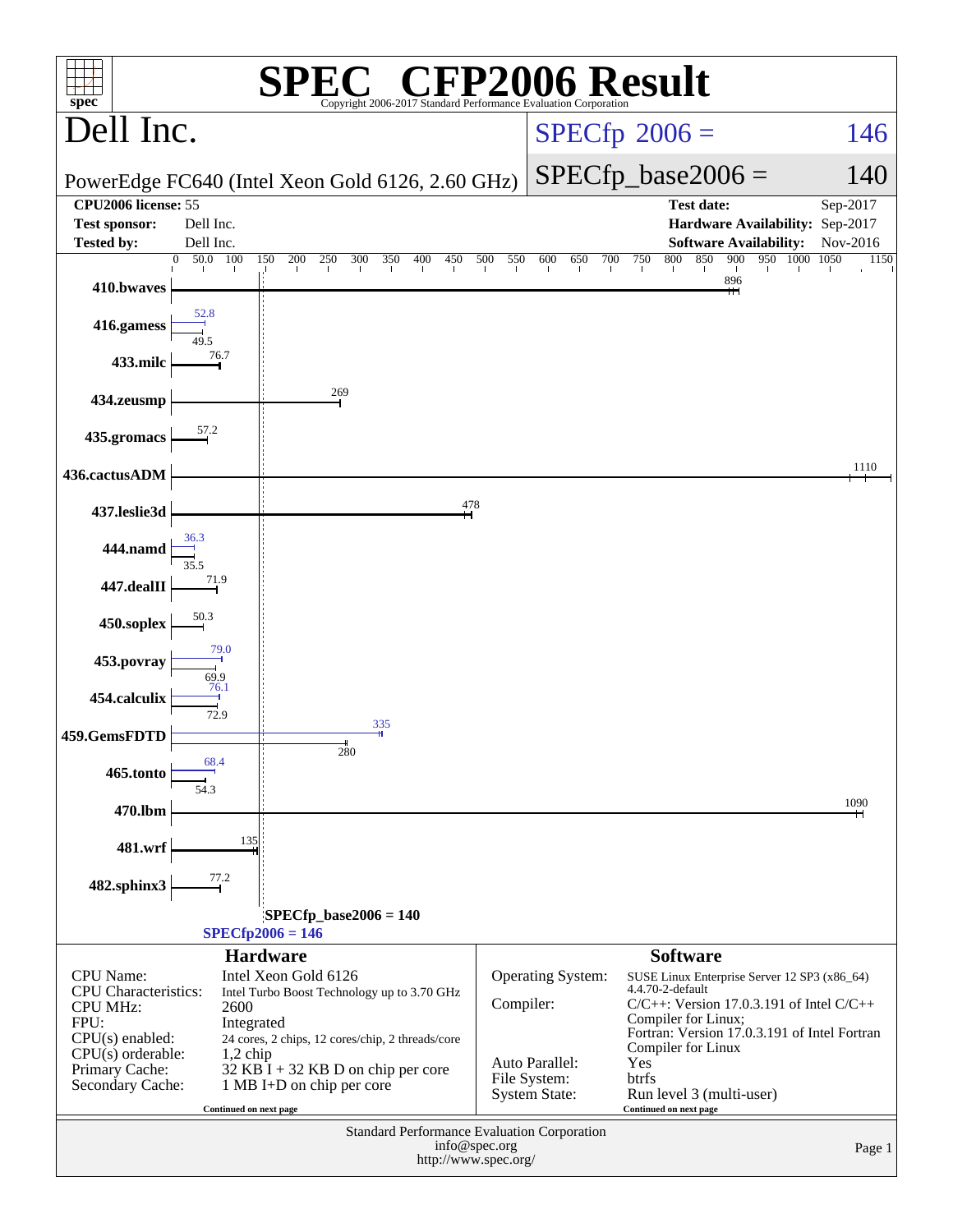

## Dell Inc.

### $SPECfp2006 = 146$  $SPECfp2006 = 146$

PowerEdge FC640 (Intel Xeon Gold 6126, 2.60 GHz)

 $SPECfp\_base2006 = 140$ 

| <b>CPU2006 license: 55</b>                                                 |                                                                                                              | <b>Test date:</b><br>$Sep-2017$                            |                                           |
|----------------------------------------------------------------------------|--------------------------------------------------------------------------------------------------------------|------------------------------------------------------------|-------------------------------------------|
| <b>Test sponsor:</b>                                                       | Dell Inc.                                                                                                    |                                                            | Hardware Availability: Sep-2017           |
| <b>Tested by:</b>                                                          | Dell Inc.                                                                                                    |                                                            | <b>Software Availability:</b><br>Nov-2016 |
| L3 Cache:<br>Other Cache:<br>Memory:<br>Disk Subsystem:<br>Other Hardware: | 19.25 MB I+D on chip per chip<br>None<br>192 GB (12 x 16 GB 2Rx8 PC4-2666V-R)<br>1 x 960 GB SATA SSD<br>None | <b>Base Pointers:</b><br>Peak Pointers:<br>Other Software: | $64$ -bit<br>$32/64$ -bit<br>None         |

**[Results Table](http://www.spec.org/auto/cpu2006/Docs/result-fields.html#ResultsTable)**

| Results Tadie     |                                                                                                          |              |                |              |                |              |                |              |                |              |                |              |
|-------------------|----------------------------------------------------------------------------------------------------------|--------------|----------------|--------------|----------------|--------------|----------------|--------------|----------------|--------------|----------------|--------------|
|                   | <b>Base</b>                                                                                              |              |                |              |                | <b>Peak</b>  |                |              |                |              |                |              |
| <b>Benchmark</b>  | <b>Seconds</b>                                                                                           | <b>Ratio</b> | <b>Seconds</b> | <b>Ratio</b> | <b>Seconds</b> | <b>Ratio</b> | <b>Seconds</b> | <b>Ratio</b> | <b>Seconds</b> | <b>Ratio</b> | <b>Seconds</b> | <b>Ratio</b> |
| 410.bwayes        | 15.2                                                                                                     | 896          | 15.3           | 889          | 15.0           | 904          | 15.2           | 896          | 15.3           | 889          | 15.0           | 904          |
| 416.gamess        | 395                                                                                                      | 49.5         | 395            | 49.5         | 395            | 49.5         | 371            | 52.8         | 371            | 52.8         | 370            | 52.9         |
| $433$ .milc       | 119                                                                                                      | 77.4         | 120            | 76.7         | 122            | 75.4         | 119            | 77.4         | <u>120</u>     | 76.7         | 122            | 75.4         |
| 434.zeusmp        | 33.8                                                                                                     | 269          | 33.9           | 268          | 33.9           | 269          | 33.8           | 269          | 33.9           | 268          | 33.9           | 269          |
| 435.gromacs       | 125                                                                                                      | 57.2         | 125            | 57.2         | 125            | 57.1         | 125            | 57.2         | 125            | 57.2         | 125            | 57.1         |
| 436.cactusADM     | 10.4                                                                                                     | 1150         | 10.8           | <b>1110</b>  | 11.1           | 1080         | 10.4           | 1150         | 10.8           | <b>1110</b>  | 11.1           | 1080         |
| 437.leslie3d      | 20.2                                                                                                     | 466          | 19.7           | 478          | 19.6           | 479          | 20.2           | 466          | 19.7           | 478          | 19.6           | 479          |
| 444.namd          | 226                                                                                                      | 35.5         | 226            | 35.5         | 225            | 35.6         | 221            | 36.3         | 221            | 36.3         | 221            | 36.3         |
| 447.dealII        | 159                                                                                                      | 71.9         | 157            | 72.7         | 159            | 71.9         | 159            | 71.9         | 157            | 72.7         | 159            | 71.9         |
| $450$ .soplex     | 166                                                                                                      | 50.3         | 166            | 50.2         | 165            | 50.4         | 166            | 50.3         | 166            | 50.2         | 165            | 50.4         |
| 453.povray        | 76.1                                                                                                     | 69.9         | 76.1           | 69.9         | 76.4           | 69.7         | 66.4           | 80.1         | 67.3           | 79.0         | 67.4           | 78.9         |
| 454.calculix      | 113                                                                                                      | 73.1         | 113            | 72.8         | 113            | 72.9         | 108            | 76.2         | 108            | 76.1         | 109            | 75.8         |
| 459.GemsFDTD      | 37.9                                                                                                     | 280          | 38.4           | 276          | 37.9           | 280          | 31.7           | 335          | 31.5           | 336          | 32.1           | 331          |
| 465.tonto         | 184                                                                                                      | 53.6         | 181            | 54.4         | 181            | 54.3         | <u>144</u>     | 68.4         | 144            | 68.4         | 144            | 68.4         |
| 470.1bm           | 12.6                                                                                                     | 1090         | 12.5           | 1100         | 12.6           | 1090         | 12.6           | <b>1090</b>  | 12.5           | 1100         | 12.6           | 1090         |
| 481.wrf           | 85.8                                                                                                     | 130          | 82.8           | 135          | 81.8           | 137          | 85.8           | 130          | 82.8           | 135          | 81.8           | 137          |
| $482$ .sphinx $3$ | 253                                                                                                      | 77.2         | 252            | 77.5         | 253            | 76.9         | 253            | 77.2         | 252            | 77.5         | 253            | 76.9         |
|                   | Results appear in the order in which they were run. Bold underlined text indicates a median measurement. |              |                |              |                |              |                |              |                |              |                |              |

#### **[Operating System Notes](http://www.spec.org/auto/cpu2006/Docs/result-fields.html#OperatingSystemNotes)**

Stack size set to unlimited using "ulimit -s unlimited"

#### **[Platform Notes](http://www.spec.org/auto/cpu2006/Docs/result-fields.html#PlatformNotes)**

 BIOS settings: Sub NUMA Cluster disabled Virtualization Technology disabled System Profile set to Custom CPU Performance set to Maximum Performance C States set to Autonomous C1E disabled Energy Efficient Turbo disabled Uncore Frequency set to Dynamic Energy Efficiency Policy set to Performance Continued on next page

> Standard Performance Evaluation Corporation [info@spec.org](mailto:info@spec.org) <http://www.spec.org/>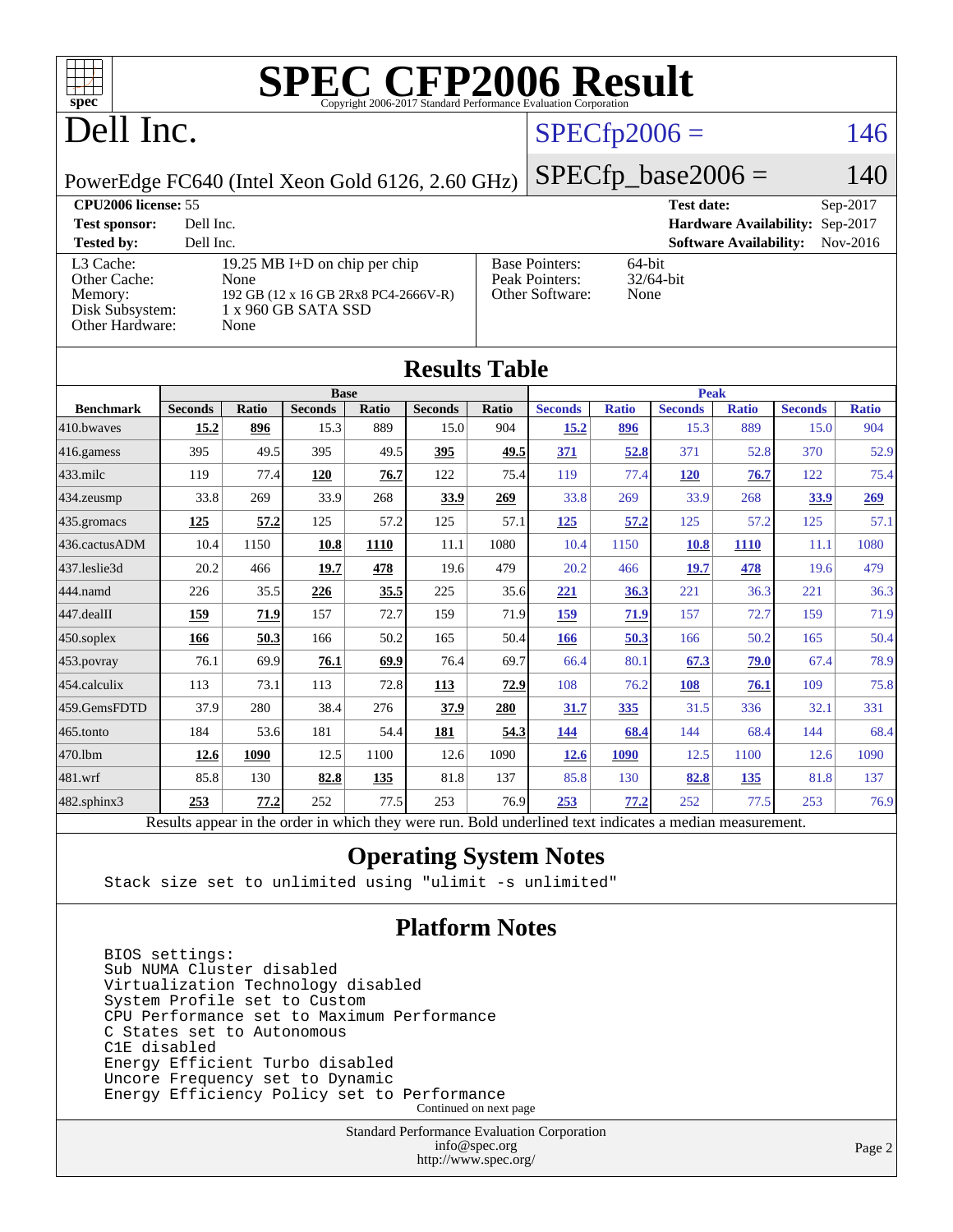

## Dell Inc.

 $SPECTp2006 = 146$ 

PowerEdge FC640 (Intel Xeon Gold 6126, 2.60 GHz)  $SPECTp\_base2006 = 140$ 

**[CPU2006 license:](http://www.spec.org/auto/cpu2006/Docs/result-fields.html#CPU2006license)** 55 **[Test date:](http://www.spec.org/auto/cpu2006/Docs/result-fields.html#Testdate)** Sep-2017 **[Test sponsor:](http://www.spec.org/auto/cpu2006/Docs/result-fields.html#Testsponsor)** Dell Inc. **[Hardware Availability:](http://www.spec.org/auto/cpu2006/Docs/result-fields.html#HardwareAvailability)** Sep-2017 **[Tested by:](http://www.spec.org/auto/cpu2006/Docs/result-fields.html#Testedby)** Dell Inc. **[Software Availability:](http://www.spec.org/auto/cpu2006/Docs/result-fields.html#SoftwareAvailability)** Nov-2016

#### **[Platform Notes \(Continued\)](http://www.spec.org/auto/cpu2006/Docs/result-fields.html#PlatformNotes)**

Standard Performance Evaluation Corporation [info@spec.org](mailto:info@spec.org) Memory Patrol Scrub disabled Logical Processor enabled CPU Interconnect Bus Link Power Management disabled PCI ASPM L1 Link Power Management disabled Sysinfo program /root/cpu2006-1.2\_ic17u3/config/sysinfo.rev6993 Revision 6993 of 2015-11-06 (b5e8d4b4eb51ed28d7f98696cbe290c1) running on linux-bek4 Wed Sep 6 06:04:07 2017 This section contains SUT (System Under Test) info as seen by some common utilities. To remove or add to this section, see: <http://www.spec.org/cpu2006/Docs/config.html#sysinfo> From /proc/cpuinfo model name : Intel(R) Xeon(R) Gold 6126 CPU @ 2.60GHz 2 "physical id"s (chips) 48 "processors" cores, siblings (Caution: counting these is hw and system dependent. The following excerpts from /proc/cpuinfo might not be reliable. Use with caution.) cpu cores : 12 siblings : 24 physical 0: cores 1 2 3 4 5 6 8 9 10 11 12 13 physical 1: cores 0 1 3 4 5 6 8 9 10 11 12 13 cache size : 19712 KB From /proc/meminfo MemTotal: 196687956 kB HugePages\_Total: 0<br>Hugepagesize: 2048 kB Hugepagesize: From /etc/\*release\* /etc/\*version\* SuSE-release: SUSE Linux Enterprise Server 12 (x86\_64) VERSION = 12 PATCHLEVEL = 3 # This file is deprecated and will be removed in a future service pack or release. # Please check /etc/os-release for details about this release. os-release: NAME="SLES" VERSION="12-SP3" VERSION\_ID="12.3" PRETTY\_NAME="SUSE Linux Enterprise Server 12 SP3" ID="sles" ANSI\_COLOR="0;32" CPE\_NAME="cpe:/o:suse:sles:12:sp3" uname -a: Linux linux-bek4 4.4.70-2-default #1 SMP Wed Jun 7 15:12:06 UTC 2017 (4502c76) x86\_64 x86\_64 x86\_64 GNU/Linux run-level 3 Sep 6 01:35 Continued on next page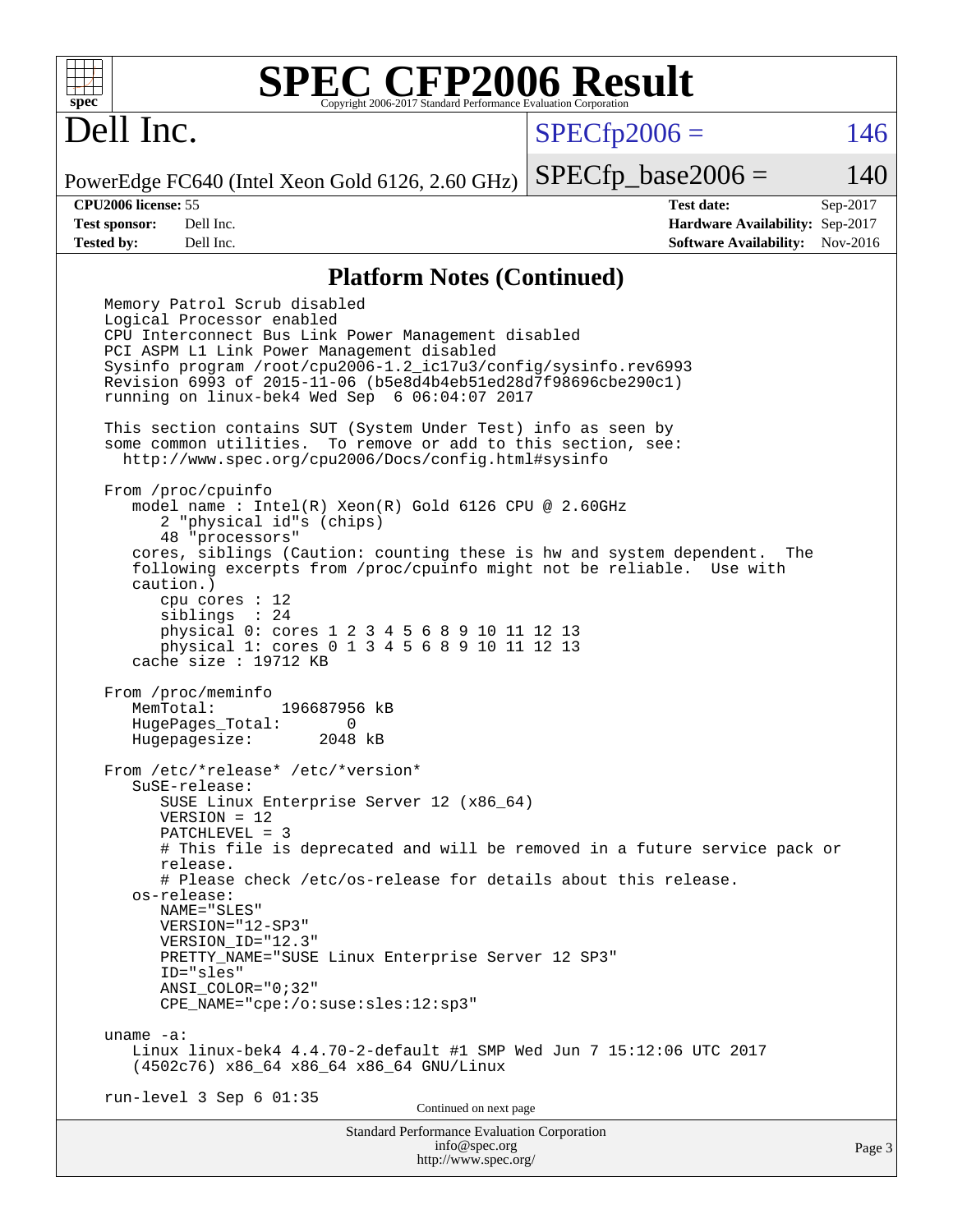| <b>SPEC CFP2006 Result</b><br>$spec^*$<br>Copyright 2006-2017 Standard Performance Evaluation Corporation                                                                                                                                                                                                                                                                                                                                                                                                                                                                                       |                                                                                                               |  |
|-------------------------------------------------------------------------------------------------------------------------------------------------------------------------------------------------------------------------------------------------------------------------------------------------------------------------------------------------------------------------------------------------------------------------------------------------------------------------------------------------------------------------------------------------------------------------------------------------|---------------------------------------------------------------------------------------------------------------|--|
| Dell Inc.                                                                                                                                                                                                                                                                                                                                                                                                                                                                                                                                                                                       | $SPECfp2006 =$<br>146                                                                                         |  |
| PowerEdge FC640 (Intel Xeon Gold 6126, 2.60 GHz)                                                                                                                                                                                                                                                                                                                                                                                                                                                                                                                                                | $SPECfp\_base2006 =$<br>140                                                                                   |  |
| CPU2006 license: 55<br>Dell Inc.<br><b>Test sponsor:</b><br>Dell Inc.<br><b>Tested by:</b>                                                                                                                                                                                                                                                                                                                                                                                                                                                                                                      | <b>Test date:</b><br>Sep-2017<br>Hardware Availability: Sep-2017<br>Nov-2016<br><b>Software Availability:</b> |  |
| <b>Platform Notes (Continued)</b>                                                                                                                                                                                                                                                                                                                                                                                                                                                                                                                                                               |                                                                                                               |  |
| SPEC is set to: /root/cpu2006-1.2_ic17u3<br>Size Used Avail Use% Mounted on<br>Filesystem<br>Type<br>btrfs<br>855G<br>/dev/sda7<br>9.9G 844G<br>Additional information from dmidecode:                                                                                                                                                                                                                                                                                                                                                                                                          | $2\frac{8}{9}$ /                                                                                              |  |
| Warning: Use caution when you interpret this section. The 'dmidecode' program<br>reads system data which is "intended to allow hardware to be accurately<br>determined", but the intent may not be met, as there are frequent changes to<br>hardware, firmware, and the "DMTF SMBIOS" standard.                                                                                                                                                                                                                                                                                                 |                                                                                                               |  |
| BIOS Dell Inc. 1.0.0 08/10/2017<br>Memory:<br>12x 002C00B3002C 18ASF2G72PDZ-2G6D1 16 GB 2 rank 2666 MHz<br>4x Not Specified Not Specified                                                                                                                                                                                                                                                                                                                                                                                                                                                       |                                                                                                               |  |
| (End of data from sysinfo program)                                                                                                                                                                                                                                                                                                                                                                                                                                                                                                                                                              |                                                                                                               |  |
| <b>General Notes</b><br>Environment variables set by runspec before the start of the run:<br>KMP_AFFINITY = "granularity=fine, compact, 1, 0"<br>LD_LIBRARY_PATH = "/root/cpu2006-1.2_ic17u3/lib/ia32:/root/cpu2006-1.2_ic17u3/lib/intel64:/root/cpu2006-1.2_ic17u3/sh10.2"<br>OMP NUM THREADS = "24"<br>Binaries compiled on a system with 1x Intel Core i7-4790 CPU + 32GB RAM<br>memory using Redhat Enterprise Linux 7.2<br>Transparent Huge Pages enabled by default.<br>Filesystem page cache cleared with:<br>shell invocation of 'sync; echo 3 > /proc/sys/vm/drop_caches' prior to run |                                                                                                               |  |
| <b>Base Compiler Invocation</b><br>C benchmarks:<br>$\text{icc}$ $-\text{m64}$<br>$C_{++}$ benchmarks:<br>icpc -m64<br>Fortran benchmarks:<br>ifort -m64<br>Benchmarks using both Fortran and C:<br>icc -m64 ifort -m64                                                                                                                                                                                                                                                                                                                                                                         |                                                                                                               |  |
| <b>Standard Performance Evaluation Corporation</b><br>info@spec.org                                                                                                                                                                                                                                                                                                                                                                                                                                                                                                                             | Page .                                                                                                        |  |

<http://www.spec.org/>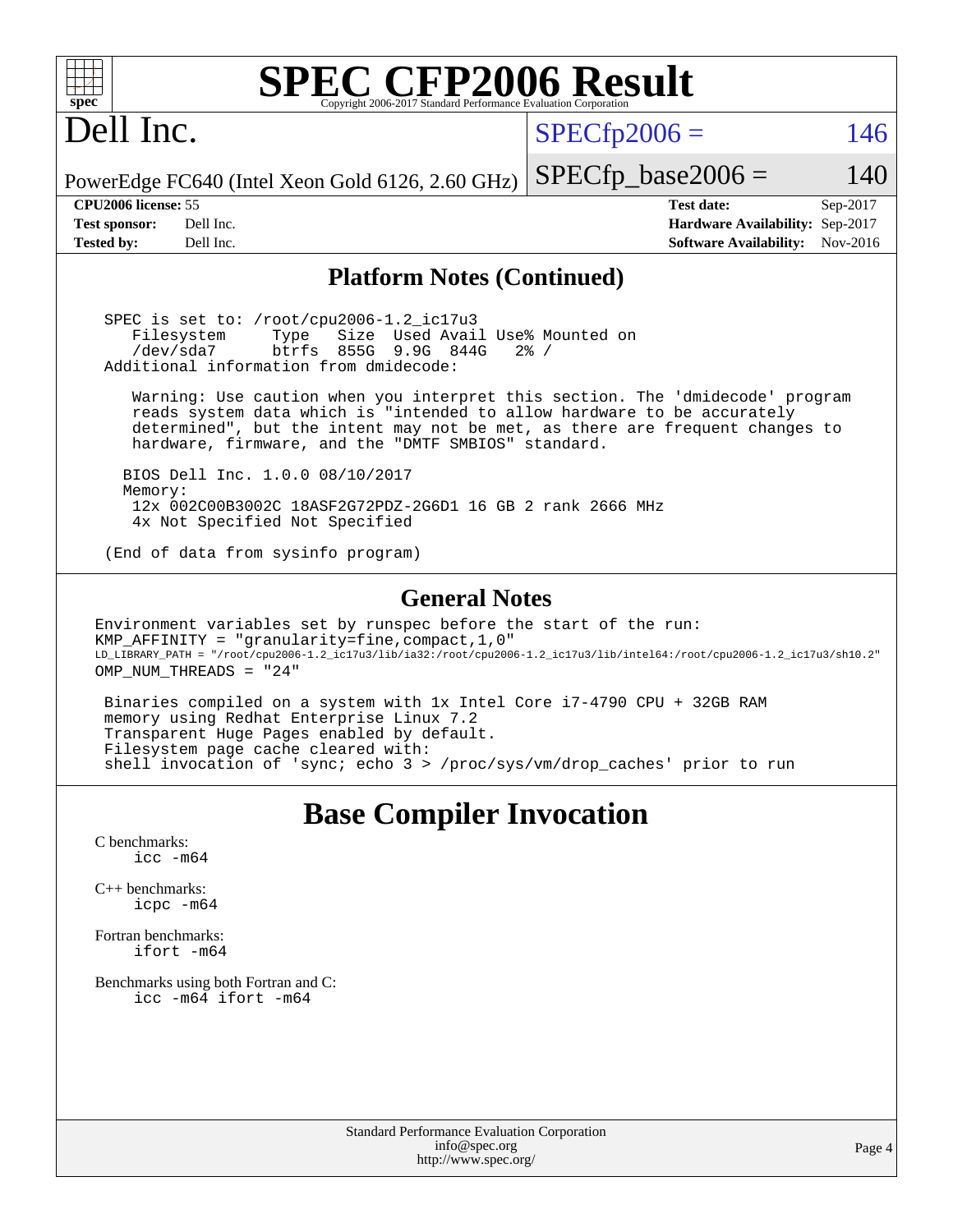

## Dell Inc.

 $SPECTp2006 = 146$ 

PowerEdge FC640 (Intel Xeon Gold 6126, 2.60 GHz)

 $SPECfp\_base2006 = 140$ **[CPU2006 license:](http://www.spec.org/auto/cpu2006/Docs/result-fields.html#CPU2006license)** 55 **[Test date:](http://www.spec.org/auto/cpu2006/Docs/result-fields.html#Testdate)** Sep-2017 **[Test sponsor:](http://www.spec.org/auto/cpu2006/Docs/result-fields.html#Testsponsor)** Dell Inc. **[Hardware Availability:](http://www.spec.org/auto/cpu2006/Docs/result-fields.html#HardwareAvailability)** Sep-2017 **[Tested by:](http://www.spec.org/auto/cpu2006/Docs/result-fields.html#Testedby)** Dell Inc. **[Software Availability:](http://www.spec.org/auto/cpu2006/Docs/result-fields.html#SoftwareAvailability)** Nov-2016

#### **[Base Portability Flags](http://www.spec.org/auto/cpu2006/Docs/result-fields.html#BasePortabilityFlags)**

| 410.bwaves: -DSPEC CPU LP64                 |                                                                |
|---------------------------------------------|----------------------------------------------------------------|
| 416.gamess: -DSPEC_CPU_LP64                 |                                                                |
| 433.milc: -DSPEC CPU LP64                   |                                                                |
| 434.zeusmp: -DSPEC_CPU_LP64                 |                                                                |
| 435.gromacs: -DSPEC_CPU_LP64 -nofor_main    |                                                                |
| 436.cactusADM: -DSPEC CPU LP64 -nofor main  |                                                                |
| 437.leslie3d: -DSPEC CPU LP64               |                                                                |
| 444.namd: -DSPEC CPU LP64                   |                                                                |
| 447.dealII: -DSPEC CPU LP64                 |                                                                |
| 450.soplex: -DSPEC_CPU_LP64                 |                                                                |
| 453.povray: -DSPEC_CPU_LP64                 |                                                                |
| 454.calculix: - DSPEC CPU LP64 - nofor main |                                                                |
| 459. GemsFDTD: - DSPEC CPU LP64             |                                                                |
| 465.tonto: - DSPEC CPU LP64                 |                                                                |
| 470.1bm: - DSPEC CPU LP64                   |                                                                |
|                                             | 481.wrf: -DSPEC CPU_LP64 -DSPEC_CPU_CASE_FLAG -DSPEC_CPU_LINUX |
| 482.sphinx3: -DSPEC_CPU_LP64                |                                                                |
|                                             |                                                                |

#### **[Base Optimization Flags](http://www.spec.org/auto/cpu2006/Docs/result-fields.html#BaseOptimizationFlags)**

[C benchmarks](http://www.spec.org/auto/cpu2006/Docs/result-fields.html#Cbenchmarks): [-xCORE-AVX2](http://www.spec.org/cpu2006/results/res2017q4/cpu2006-20170918-49836.flags.html#user_CCbase_f-xCORE-AVX2) [-ipo](http://www.spec.org/cpu2006/results/res2017q4/cpu2006-20170918-49836.flags.html#user_CCbase_f-ipo) [-O3](http://www.spec.org/cpu2006/results/res2017q4/cpu2006-20170918-49836.flags.html#user_CCbase_f-O3) [-no-prec-div](http://www.spec.org/cpu2006/results/res2017q4/cpu2006-20170918-49836.flags.html#user_CCbase_f-no-prec-div) [-parallel](http://www.spec.org/cpu2006/results/res2017q4/cpu2006-20170918-49836.flags.html#user_CCbase_f-parallel) [-qopt-prefetch](http://www.spec.org/cpu2006/results/res2017q4/cpu2006-20170918-49836.flags.html#user_CCbase_f-qopt-prefetch) [C++ benchmarks:](http://www.spec.org/auto/cpu2006/Docs/result-fields.html#CXXbenchmarks) [-xCORE-AVX2](http://www.spec.org/cpu2006/results/res2017q4/cpu2006-20170918-49836.flags.html#user_CXXbase_f-xCORE-AVX2) [-ipo](http://www.spec.org/cpu2006/results/res2017q4/cpu2006-20170918-49836.flags.html#user_CXXbase_f-ipo) [-O3](http://www.spec.org/cpu2006/results/res2017q4/cpu2006-20170918-49836.flags.html#user_CXXbase_f-O3) [-no-prec-div](http://www.spec.org/cpu2006/results/res2017q4/cpu2006-20170918-49836.flags.html#user_CXXbase_f-no-prec-div) [-qopt-prefetch](http://www.spec.org/cpu2006/results/res2017q4/cpu2006-20170918-49836.flags.html#user_CXXbase_f-qopt-prefetch) [Fortran benchmarks](http://www.spec.org/auto/cpu2006/Docs/result-fields.html#Fortranbenchmarks): [-xCORE-AVX2](http://www.spec.org/cpu2006/results/res2017q4/cpu2006-20170918-49836.flags.html#user_FCbase_f-xCORE-AVX2) [-ipo](http://www.spec.org/cpu2006/results/res2017q4/cpu2006-20170918-49836.flags.html#user_FCbase_f-ipo) [-O3](http://www.spec.org/cpu2006/results/res2017q4/cpu2006-20170918-49836.flags.html#user_FCbase_f-O3) [-no-prec-div](http://www.spec.org/cpu2006/results/res2017q4/cpu2006-20170918-49836.flags.html#user_FCbase_f-no-prec-div) [-parallel](http://www.spec.org/cpu2006/results/res2017q4/cpu2006-20170918-49836.flags.html#user_FCbase_f-parallel) [-qopt-prefetch](http://www.spec.org/cpu2006/results/res2017q4/cpu2006-20170918-49836.flags.html#user_FCbase_f-qopt-prefetch) [Benchmarks using both Fortran and C](http://www.spec.org/auto/cpu2006/Docs/result-fields.html#BenchmarksusingbothFortranandC): [-xCORE-AVX2](http://www.spec.org/cpu2006/results/res2017q4/cpu2006-20170918-49836.flags.html#user_CC_FCbase_f-xCORE-AVX2) [-ipo](http://www.spec.org/cpu2006/results/res2017q4/cpu2006-20170918-49836.flags.html#user_CC_FCbase_f-ipo) [-O3](http://www.spec.org/cpu2006/results/res2017q4/cpu2006-20170918-49836.flags.html#user_CC_FCbase_f-O3) [-no-prec-div](http://www.spec.org/cpu2006/results/res2017q4/cpu2006-20170918-49836.flags.html#user_CC_FCbase_f-no-prec-div) [-parallel](http://www.spec.org/cpu2006/results/res2017q4/cpu2006-20170918-49836.flags.html#user_CC_FCbase_f-parallel) [-qopt-prefetch](http://www.spec.org/cpu2006/results/res2017q4/cpu2006-20170918-49836.flags.html#user_CC_FCbase_f-qopt-prefetch)

### **[Peak Compiler Invocation](http://www.spec.org/auto/cpu2006/Docs/result-fields.html#PeakCompilerInvocation)**

[C benchmarks](http://www.spec.org/auto/cpu2006/Docs/result-fields.html#Cbenchmarks): [icc -m64](http://www.spec.org/cpu2006/results/res2017q4/cpu2006-20170918-49836.flags.html#user_CCpeak_intel_icc_64bit_bda6cc9af1fdbb0edc3795bac97ada53)

[C++ benchmarks:](http://www.spec.org/auto/cpu2006/Docs/result-fields.html#CXXbenchmarks) [icpc -m64](http://www.spec.org/cpu2006/results/res2017q4/cpu2006-20170918-49836.flags.html#user_CXXpeak_intel_icpc_64bit_fc66a5337ce925472a5c54ad6a0de310)

[Fortran benchmarks](http://www.spec.org/auto/cpu2006/Docs/result-fields.html#Fortranbenchmarks): [ifort -m64](http://www.spec.org/cpu2006/results/res2017q4/cpu2006-20170918-49836.flags.html#user_FCpeak_intel_ifort_64bit_ee9d0fb25645d0210d97eb0527dcc06e)

[Benchmarks using both Fortran and C](http://www.spec.org/auto/cpu2006/Docs/result-fields.html#BenchmarksusingbothFortranandC): [icc -m64](http://www.spec.org/cpu2006/results/res2017q4/cpu2006-20170918-49836.flags.html#user_CC_FCpeak_intel_icc_64bit_bda6cc9af1fdbb0edc3795bac97ada53) [ifort -m64](http://www.spec.org/cpu2006/results/res2017q4/cpu2006-20170918-49836.flags.html#user_CC_FCpeak_intel_ifort_64bit_ee9d0fb25645d0210d97eb0527dcc06e)

> Standard Performance Evaluation Corporation [info@spec.org](mailto:info@spec.org) <http://www.spec.org/>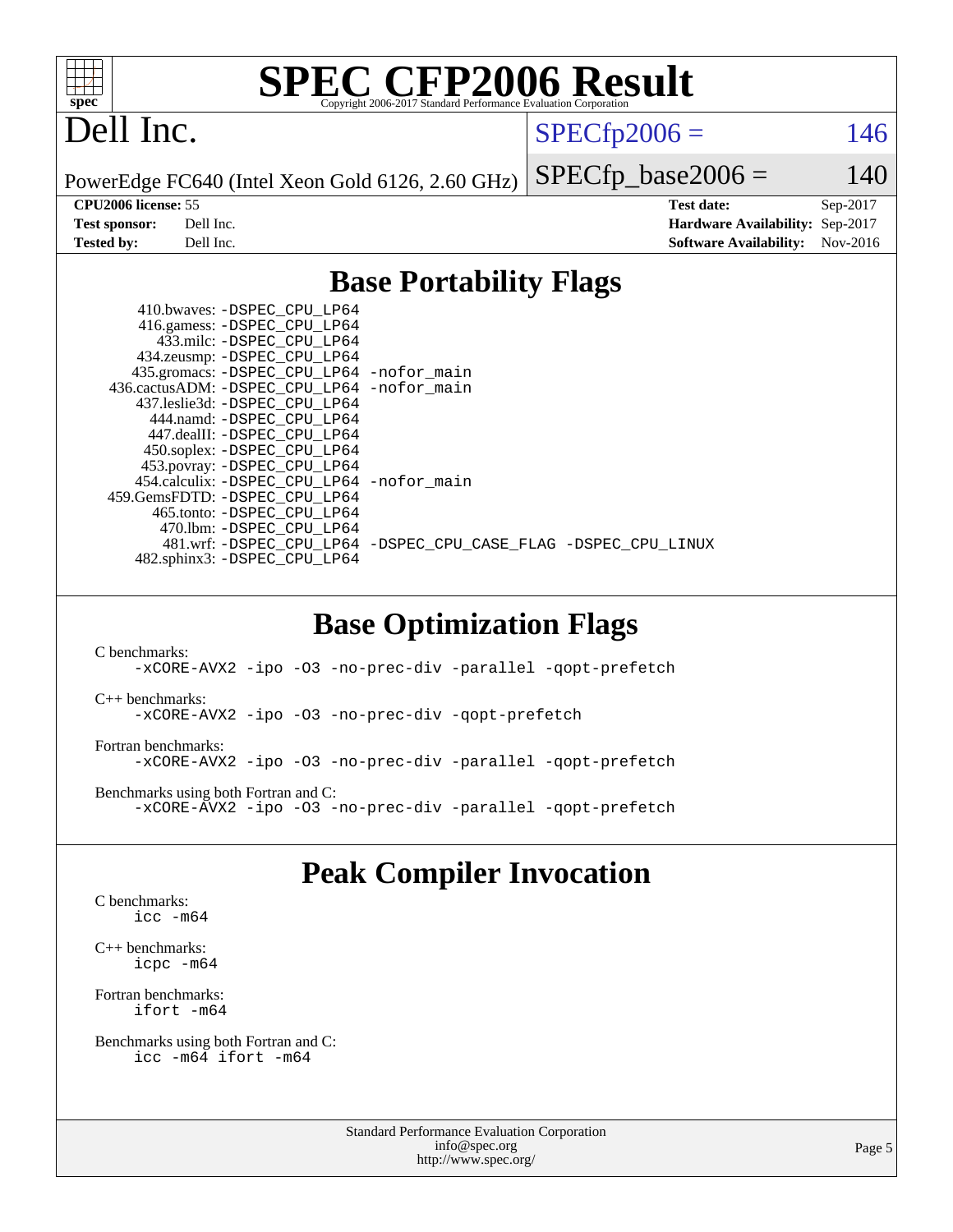

# Dell Inc.

 $SPECTp2006 = 146$ 

PowerEdge FC640 (Intel Xeon Gold 6126, 2.60 GHz)

 $SPECTp\_base2006 = 140$ 

**[CPU2006 license:](http://www.spec.org/auto/cpu2006/Docs/result-fields.html#CPU2006license)** 55 **[Test date:](http://www.spec.org/auto/cpu2006/Docs/result-fields.html#Testdate)** Sep-2017 **[Test sponsor:](http://www.spec.org/auto/cpu2006/Docs/result-fields.html#Testsponsor)** Dell Inc. **[Hardware Availability:](http://www.spec.org/auto/cpu2006/Docs/result-fields.html#HardwareAvailability)** Sep-2017 **[Tested by:](http://www.spec.org/auto/cpu2006/Docs/result-fields.html#Testedby)** Dell Inc. **[Software Availability:](http://www.spec.org/auto/cpu2006/Docs/result-fields.html#SoftwareAvailability)** Nov-2016

## **[Peak Portability Flags](http://www.spec.org/auto/cpu2006/Docs/result-fields.html#PeakPortabilityFlags)**

Same as Base Portability Flags

## **[Peak Optimization Flags](http://www.spec.org/auto/cpu2006/Docs/result-fields.html#PeakOptimizationFlags)**

[C benchmarks](http://www.spec.org/auto/cpu2006/Docs/result-fields.html#Cbenchmarks):

433.milc: basepeak = yes

470.lbm: basepeak = yes

 $482$ .sphinx3: basepeak = yes

[C++ benchmarks:](http://www.spec.org/auto/cpu2006/Docs/result-fields.html#CXXbenchmarks)

```
 444.namd: -prof-gen(pass 1) -prof-use(pass 2) -xCORE-AVX2(pass 2)
      -par-num-threads=1-ipo-O3(pass 2)-no-prec-div(pass 2) -fno-alias -auto-ilp32
```
447.dealII: basepeak = yes

 $450$ .soplex: basepeak = yes

```
 453.povray: -prof-gen(pass 1) -prof-use(pass 2) -xCORE-AVX2(pass 2)
        -par-num-threads=1-ipo-O3(pass 2)-no-prec-div(pass 2) -unroll4 -ansi-alias
```
[Fortran benchmarks](http://www.spec.org/auto/cpu2006/Docs/result-fields.html#Fortranbenchmarks):

```
410.bwaves: basepeak = yes 416.gamess: -prof-gen(pass 1) -prof-use(pass 2) -xCORE-AVX2(pass 2)
            -par-num-threads=1-ipo-O3(pass 2)-no-prec-div(pass 2) -unroll2 -inline-level=0 -scalar-rep-
   434.zeusmp: basepeak = yes
   437.leslie3d: basepeak = yes
459.GemsFDTD: -prof-gen(pass 1) -prof-use(pass 2) -xCORE-AVX2(pass 2)
            -par-num-threads=1(pass 1) -ipo(pass 2) -O3(pass 2)
            -no-prec-div(pass 2) -unroll2 -inline-level=0
            -qopt-prefetch -parallel
     465.tonto: -prof-gen(pass 1) -prof-use(pass 2) -xCORE-AVX2(pass 2)
            -par-num-threads=1(pass 1) -ipo(pass 2) -O3(pass 2)
            -no-prec-div-inline-calloc-qopt-malloc-options=3
            -auto -unroll4
```
Continued on next page

```
Standard Performance Evaluation Corporation
            info@spec.org
          http://www.spec.org/
```